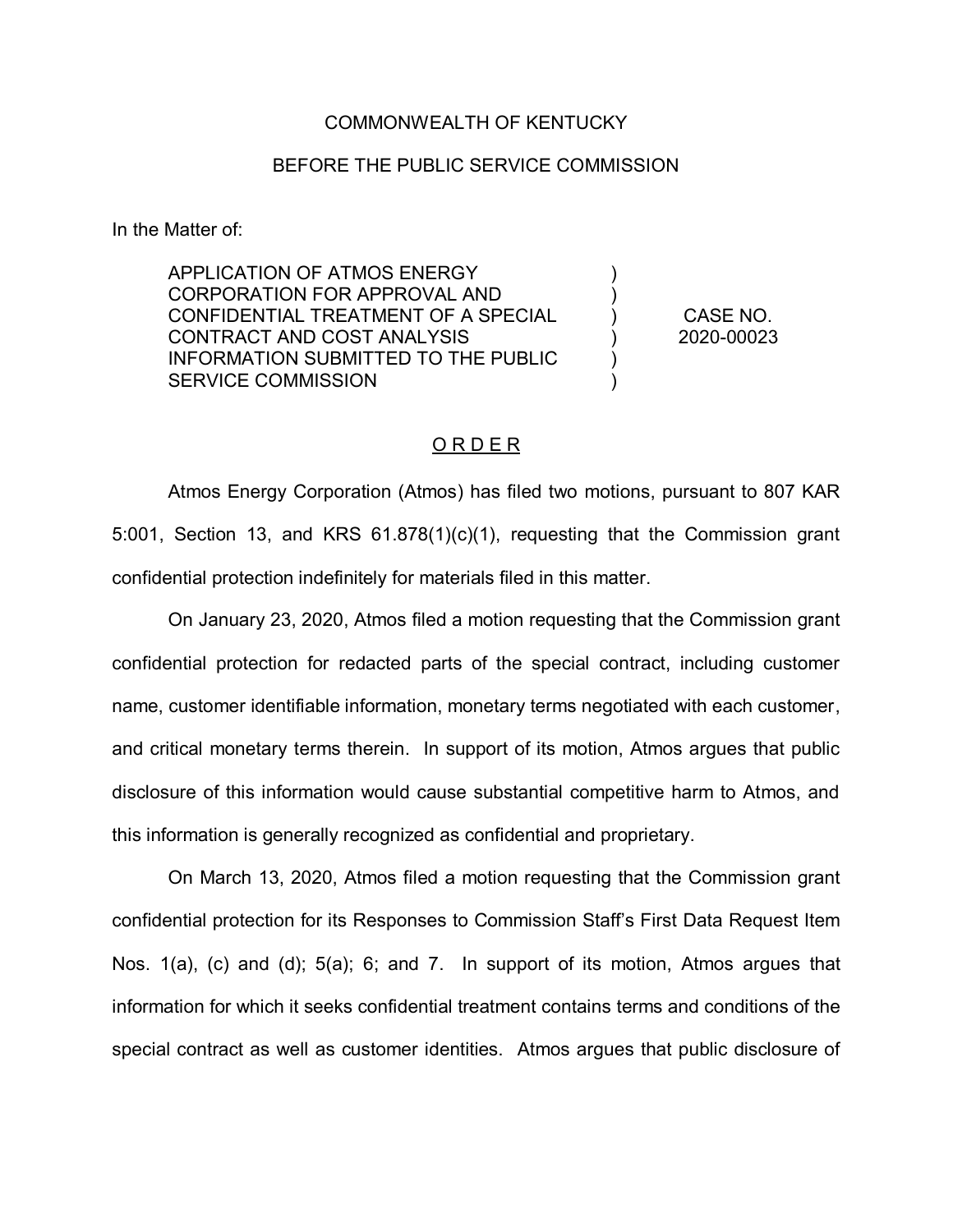this information would unfairly harm Atmos's competitive position in the marketplace, and this information is generally recognized as confidential and proprietary.

Having considered the motions and the material at issue, the Commission finds that Atmos's redacted parts of the special contract and Responses to Commission Staff's First Data Request Item Nos. 1 (a), (c) and (d); 5(a); 6; and 7 are generally recognized as confidential or proprietary; this material therefore meets the criteria for confidential treatment and is exempted from public disclosure pursuant to 807 KAR 5:001, Section 13, and KRS 61.878(1)(c)(1).

IT IS THEREFORE ORDERED that:

1. Atmos's motions for confidential protection are granted.

2. The designated material shall not be placed in the public record or made available for public inspection indefinitely or until further Order of this Commission.

3. Use of the designated material granted confidential treatment by this Order in any Commission proceeding shall be in compliance with 807 KAR 5:001, Section 13(9).

4. Atmos shall inform the Commission if the designated material granted confidential treatment by this Order becomes publicly available or no longer qualifies for confidential treatment.

5. If a nonparty to this proceeding requests to inspect the material granted confidential treatment by this Order and the period during which the material has been granted confidential treatment has not expired, Atmos shall have 30 days from receipt of written notice of the request to demonstrate that the material still falls within the exclusions from disclosure requirements established in KRS 61.878. If Atmos is unable to make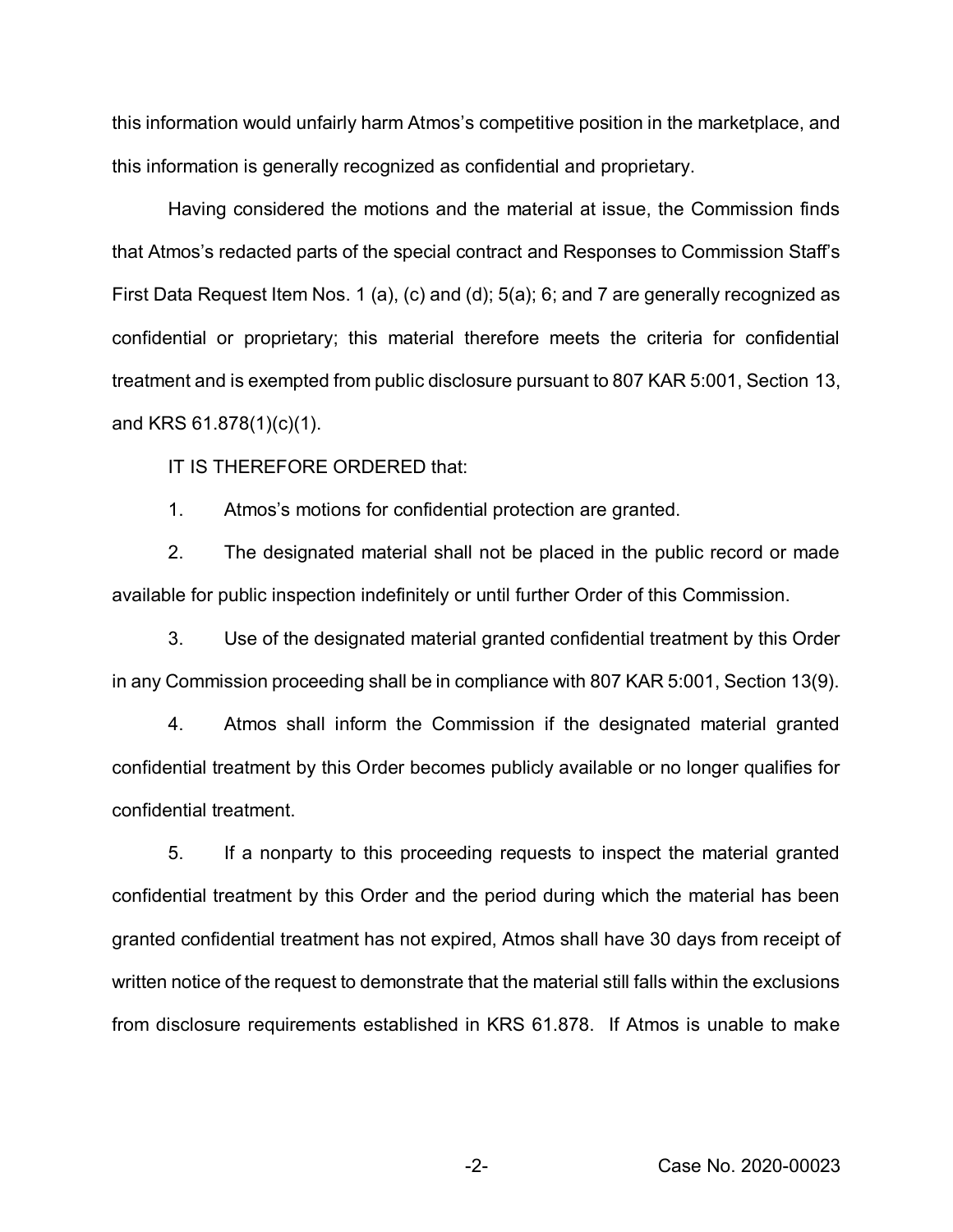such demonstration, the requested material shall be made available for inspection. Otherwise, the Commission shall deny the request for inspection.

6. The Commission shall not make the requested material available for inspection for 30 days from the date of service of an Order finding that the material no longer qualifies for confidential treatment in order to allow Atmos to seek a remedy afforded by law.

## [REMAINDER OF PAGE INTENTIONALLY LEFT BLANK]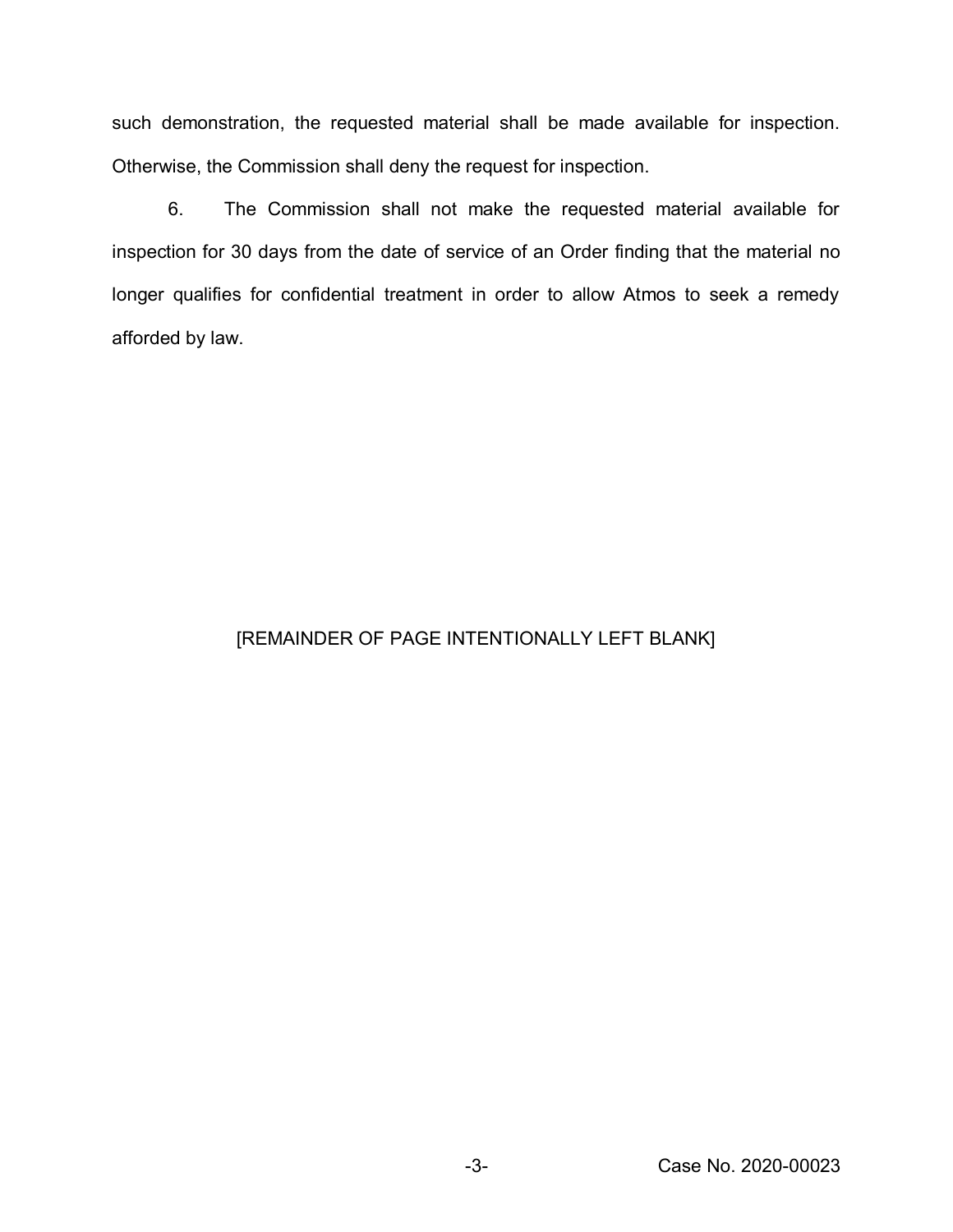By the Commission



ATTEST:

2 Bidwell

Executive Director

Case No. 2020-00023